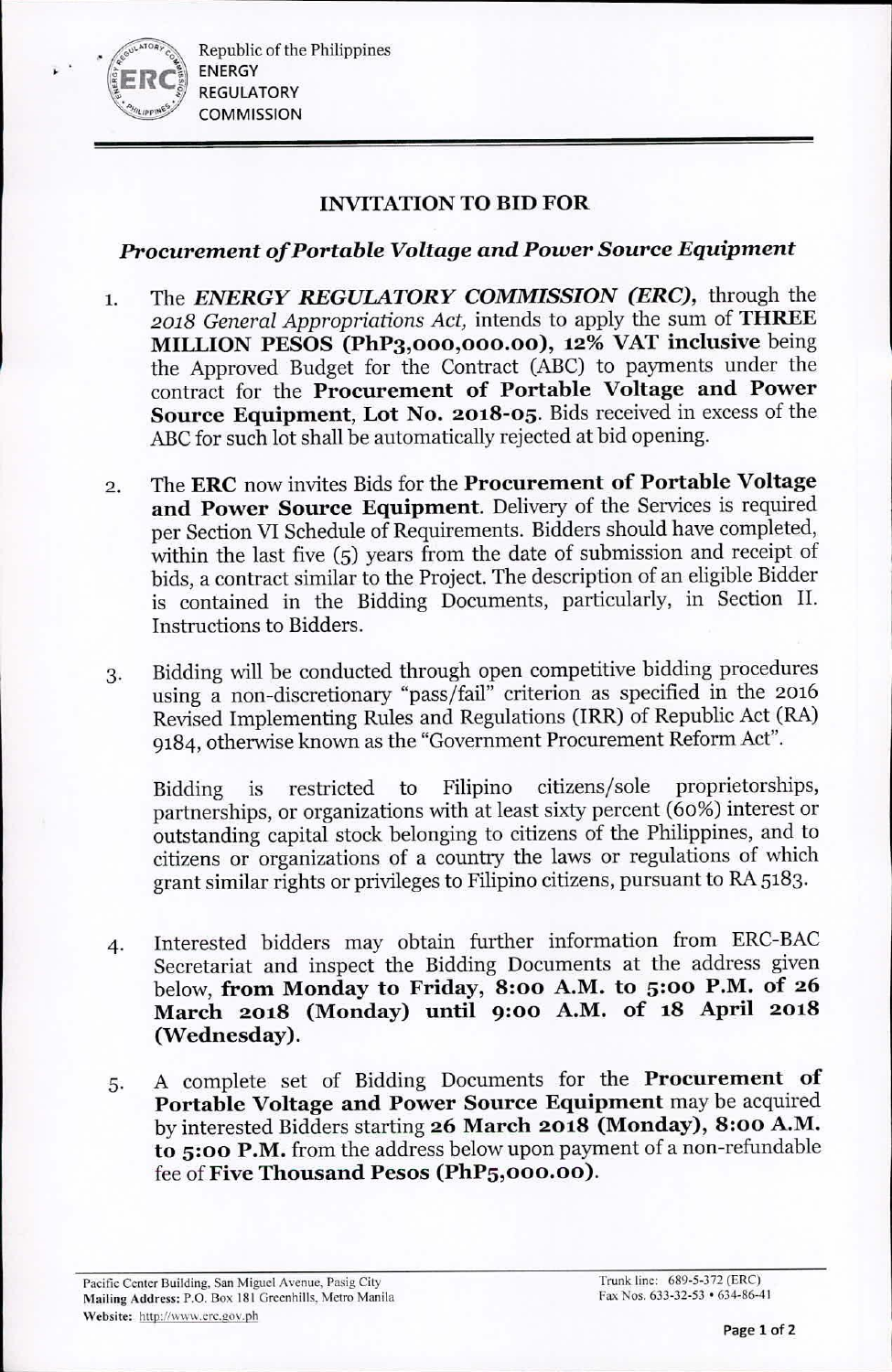It may also be downloaded free of charge from the website of the Philippine Government Electronic Procurement System (PhilGEPS), provided that Bidders shall pay the applicable (non-refundable) fee for the Bidding Documents not later than the submission of their bids.

- 6. The ERC-BACwill hold the Pre-Bid Conferenee on 04 April 2018 (Wednesday), 9:00 A.M. at the Mezzanine Floor, Pacific Center Building, San Miguel Avenue, Pasig City, which shall be open to prospective bidders.
- 7. Bids must be duly received by the ERC-BAC Secretariat at the address below on or before 18 April 2018 (Wednesday) until 9:00 A.M. All Bids must be accompanied by a bid security in any of the acceptable forms and in the amount stated in ITB Clause 18.

Bid opening shall be on 18 April 2018 (Wednesday) at 9:30 A.M. at the Mezzanine Floor, Pacific Center Building, San Miguel Avenue, Pasig City. Bids will be opened in the presence of the bidders' representatives who choose to attend at the address below. Late bids shall not be accepted.

- 8. The ERC-BAC reserves the right to reject any and all bids, declare a failure of bidding, or not award the contract at any time prior to contract award in accordance with Section 41 of RA 9184 and its IRR, without thereby incurring any liability to the affected bidder or bidders.
- 9. Please see attached *Annex "A"* for the Specification.
- 10. For further information, please refer to: Ms. Cherry Lyn S. Gonzales **BAC Secretariat Chairperson** Mezzanine Floor, Pacific Center Building, San Miguel Avenue, Pasig City Tel No. 706-5259 [csgonzales@erc.gov.ph/procurement@erc.gov.ph](mailto:csgonzales@erc.gov.ph/procurement@erc.gov.ph)

21 March 2018, Pasig City.

,  $h$ ana Car

MARIA CORAZON C. GINES **BAC** Chairperson

CLSG/LLG/RGMG/RRFM/SOM *!i-*

Pacific Center Building, San Miguel Avenue, Pasig City Mailing Address: P.O. Box 181 Greenhills, Metro Manila Website: http://www.erc.gov.ph

Trunk line: 689-5-372 (ERe) Fax Nos. 633-32-53 • 634-86-41